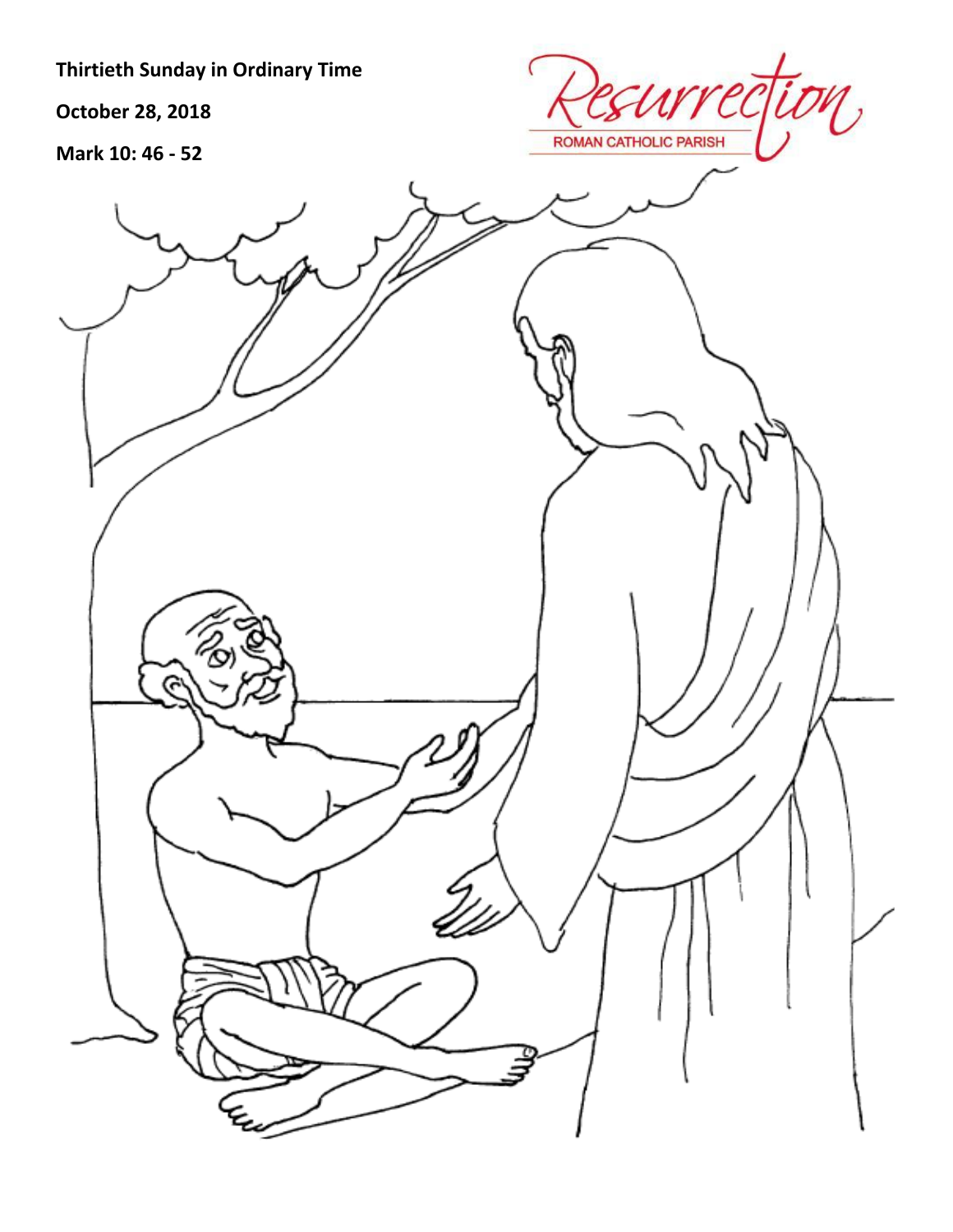## **Blind Bartimaeus**

"What do you want me to do for you?" Jesus asked him. The blind man said, "Rabbi, I want to see." Mark 10:51 (NIV)

Words are taken from Mark 10:46-52 (NIV).



| Jericho   | city              | begging | cheer  | faith    |
|-----------|-------------------|---------|--------|----------|
| Jesus     | blind             | shout   | jumped | healed   |
| disciples | <b>Bartimaeus</b> | mercy   | feet   | sight    |
| crowd     | roadside          | quiet   | Rabbi  | followed |

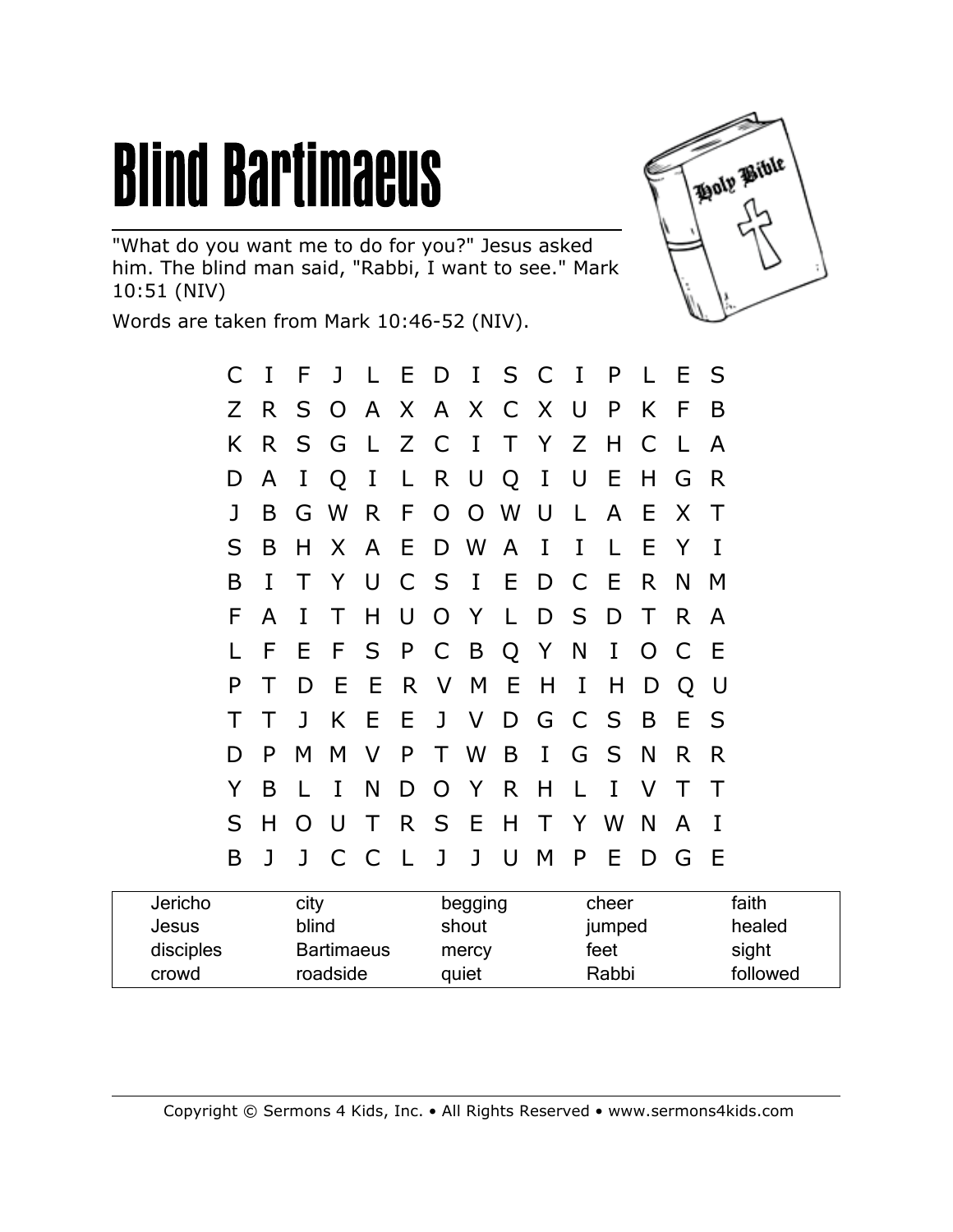# **Blind Bartimaeus**

"What do you want me to do for you?" Jesus asked him. The blind man said, "Rabbi, I want to see." Mark 10:51 (NIV)





#### **ACROSS**

- 2. Kind or compassionate treatment
- 6. Making little or no noise
- 7. Making an urgent plea; asking for charity
- 8. To be restored to health; cured

#### **DOWN**

- 1. Unable to see
- 3. To make happier or more joyful; a shout of encouragement
- 4. Confident belief in the truth
- 5. The ability to see

| blind   | mercy | cheer | healed |
|---------|-------|-------|--------|
| begging | quiet | faith | sight  |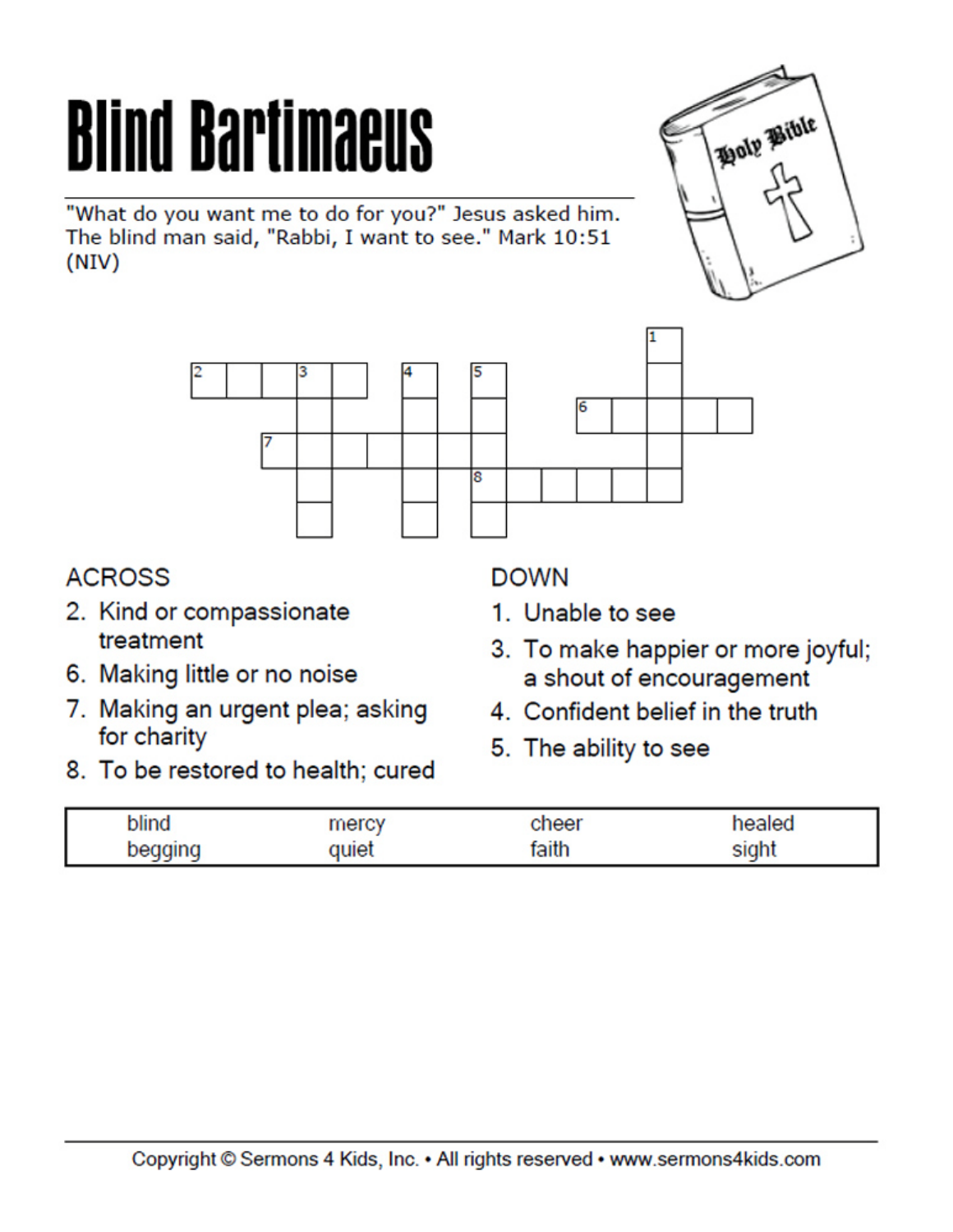#### **Speak Up!**

When Bartimaeus heard that Jesus of Nazareth was nearby, he began to shout, "Jesus, Son of David, have mercy on me!" Mark 10:47 (NLT)

Unscramble the letters and write the word correctly in the space provided.



| 1. CEHER       |              |              |               |
|----------------|--------------|--------------|---------------|
| 2. GEGBING     |              |              |               |
| 3. GHIST       |              |              |               |
| 4. TEQIU       |              |              |               |
| 5. EDAELH      |              |              |               |
| 6. ECMYR       |              |              |               |
| 7. AHFIT       |              |              |               |
| 8. NBDLI       |              |              |               |
|                |              |              |               |
| <b>BLIND</b>   | <b>MERCY</b> | <b>CHEER</b> | <b>HEALED</b> |
| <b>BEGGING</b> | <b>QUIET</b> | FAITH        | <b>SIGHT</b>  |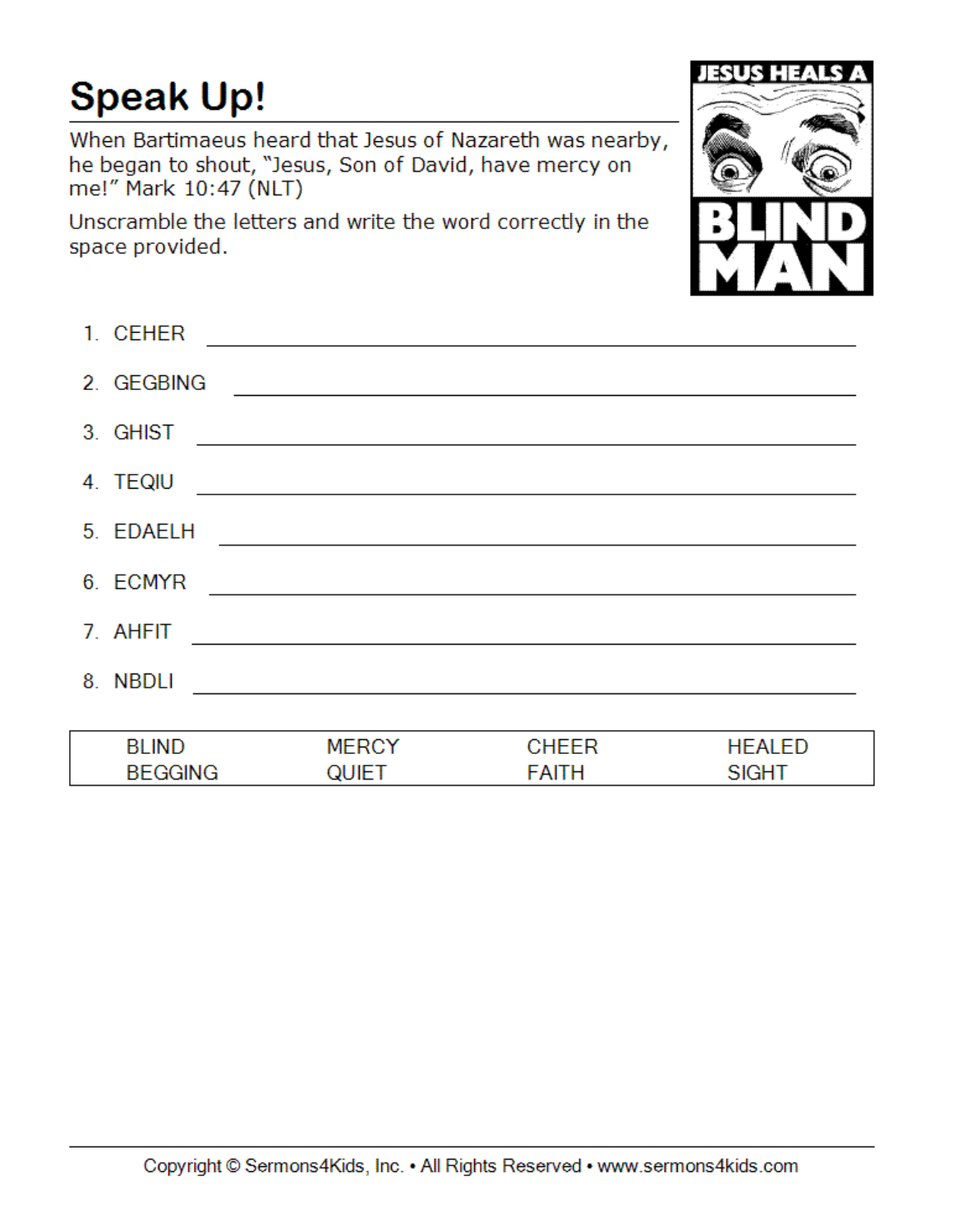### **Speak Up!**

When Bartimaeus heard that Jesus of Nazareth was nearby, he began to shout, "Jesus, Son of David, have mercy on me!" Mark 10:47 (NLT)

Each number represents a letter of the alphabet. Substitute the correct letter for the numbers to reveal the coded words.



| 1 | 2 | 3                         | 4 | 5 | 6                     | 7 | 8 | 9 | 10            | 11 | 12 | 13 | 14 | 15 16 17                                                                                      |              |              | 18 19 20 21 |   |   |   |   | 22 23 24     |   | 25 | 26 |
|---|---|---------------------------|---|---|-----------------------|---|---|---|---------------|----|----|----|----|-----------------------------------------------------------------------------------------------|--------------|--------------|-------------|---|---|---|---|--------------|---|----|----|
| с | R | Z                         |   | 0 | Ν                     | W |   | v | J             | s  | D  | P  | В  | M                                                                                             | U            | т            | х           | G | Y | Q | н | A            | F | E  | K  |
|   |   |                           |   |   | 1. 22-25-23-4-25-12   |   |   |   |               |    |    |    |    |                                                                                               |              |              |             |   |   |   |   |              |   |    |    |
|   |   | 2. 21-16-8-25-17          |   |   |                       |   |   |   |               |    |    |    |    | and the control of the control of the control of the control of the control of the control of |              |              |             |   |   |   |   |              |   |    |    |
|   |   |                           |   |   | 3. 14-25-19-19-8-6-19 |   |   |   |               |    |    |    |    |                                                                                               |              |              |             |   |   |   |   |              |   |    |    |
|   |   | 4. 15-25-2-1-20           |   |   |                       |   |   |   |               |    |    |    |    |                                                                                               |              |              |             |   |   |   |   |              |   |    |    |
|   |   | $5.14 - 4 - 8 - 6 - 12$   |   |   |                       |   |   |   |               |    |    |    |    |                                                                                               |              |              |             |   |   |   |   |              |   |    |    |
|   |   | $6.11 - 8 - 19 - 22 - 17$ |   |   |                       |   |   |   |               |    |    |    |    |                                                                                               |              |              |             |   |   |   |   |              |   |    |    |
|   |   | 7. 24-23-8-17-22          |   |   |                       |   |   |   |               |    |    |    |    |                                                                                               |              |              |             |   |   |   |   |              |   |    |    |
|   |   | 8. 1-22-25-25-2           |   |   |                       |   |   |   |               |    |    |    |    |                                                                                               |              |              |             |   |   |   |   |              |   |    |    |
|   |   |                           |   |   |                       |   |   |   |               |    |    |    |    |                                                                                               |              |              |             |   |   |   |   |              |   |    |    |
|   |   | <b>BEGGING</b>            |   |   |                       |   |   |   | <b>HEALED</b> |    |    |    |    |                                                                                               | <b>QUIET</b> |              |             |   |   |   |   | <b>MERCY</b> |   |    |    |
|   |   | <b>SIGHT</b>              |   |   |                       |   |   |   | <b>BLIND</b>  |    |    |    |    |                                                                                               |              | <b>CHEER</b> |             |   |   |   |   | <b>FAITH</b> |   |    |    |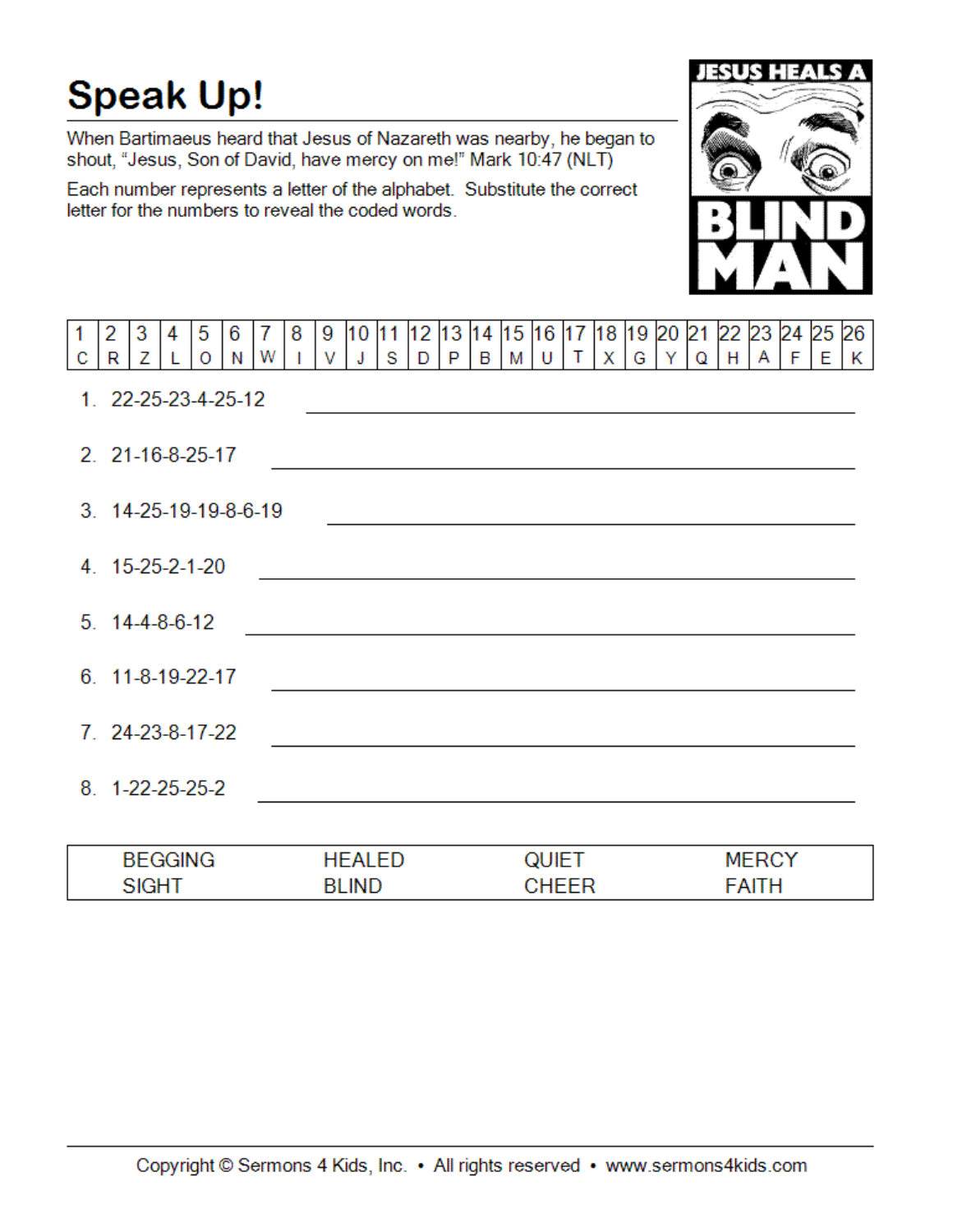### **Speak Up!**

When Bartimaeus heard that Jesus of Nazareth was nearby, he began to shout, "Jesus, Son of David, have mercy on me!" Mark 10:47 (NLT)

Complete the sentences by filling in the blanks with the correct words from the word bank at the bottom of the page. You can check your answers in Mark 10:46-52 (NLT)



|                                                                   | Then they reached ____________, and as Jesus and his disciples left          |
|-------------------------------------------------------------------|------------------------------------------------------------------------------|
| town, a large crowd followed him. A __________ beggar named       |                                                                              |
| Bartimaeus (son of Timaeus) was sitting beside the road. When     |                                                                              |
| Bartimaeus heard that Jesus of Nazareth was nearby, he began to   |                                                                              |
| _____________, "Jesus, Son of David, have _____________ on me!"   |                                                                              |
| "Be ____________!" many of the people yelled at him.              |                                                                              |
|                                                                   | But he only shouted __________, "Son of David, have mercy on me!"            |
|                                                                   | When Jesus heard him, he stopped and said, "Tell him to __________           |
| here."                                                            |                                                                              |
|                                                                   | So they called the blind man. "______________ up," they said. "Come on, he's |
|                                                                   | calling you!" Bartimaeus threw aside his coat, jumped up, and came to        |
| Jesus.                                                            |                                                                              |
| "What do you want me to do for you?" Jesus asked.                 |                                                                              |
| "My rabbi," the blind man said, "I want to ____________!"         |                                                                              |
| And Jesus said to him, "Go, for your __________ has healed you."  |                                                                              |
| Instantly the man could see, and he followed Jesus down the road. |                                                                              |
| Mark 10:46-52 (NLT)                                               |                                                                              |
|                                                                   |                                                                              |

| mercy | duiet | ericho |     |      |
|-------|-------|--------|-----|------|
| faith | ouder | ome:   | see | heer |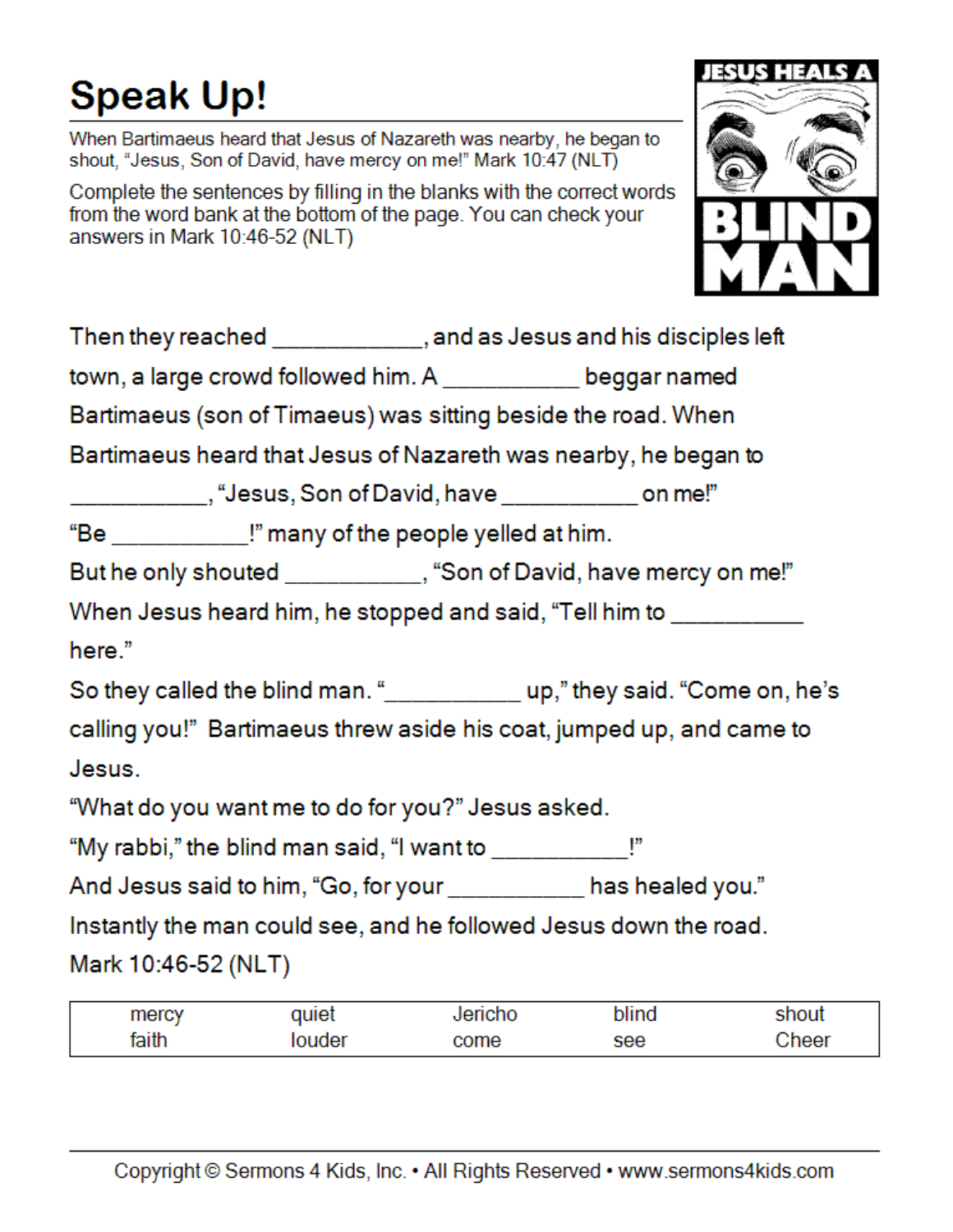## **Blind Bartimaeus**

"What do you want me to do for you?" Jesus asked him. The blind man said, "Rabbi, I want to see." Mark 10:51 (NIV)

Choose the word that best matches the definition.

- 1. Unable to see A. mercy B. healed C. blind D. cheer
- 2. Making an urgent plea; asking for charity A. blind B. sight C. quiet D. begging
- 3. Kind or compassionate treatment A. faith B. sight C. mercy D. quiet
- 4. Making little or no noise A. quiet B. mercy C. cheer D. blind
- 5. To make happier or more joyful; a shout of encouragement A. begging B. cheer C. sight D. faith
- 6. Confident belief in the truth A. cheer B. begging C. faith D. quiet
- 7. To be restored to health; cured A. healed B. blind C. quiet D. mercy
- 8. The ability to see A. faith B. begging C. sight D. mercy